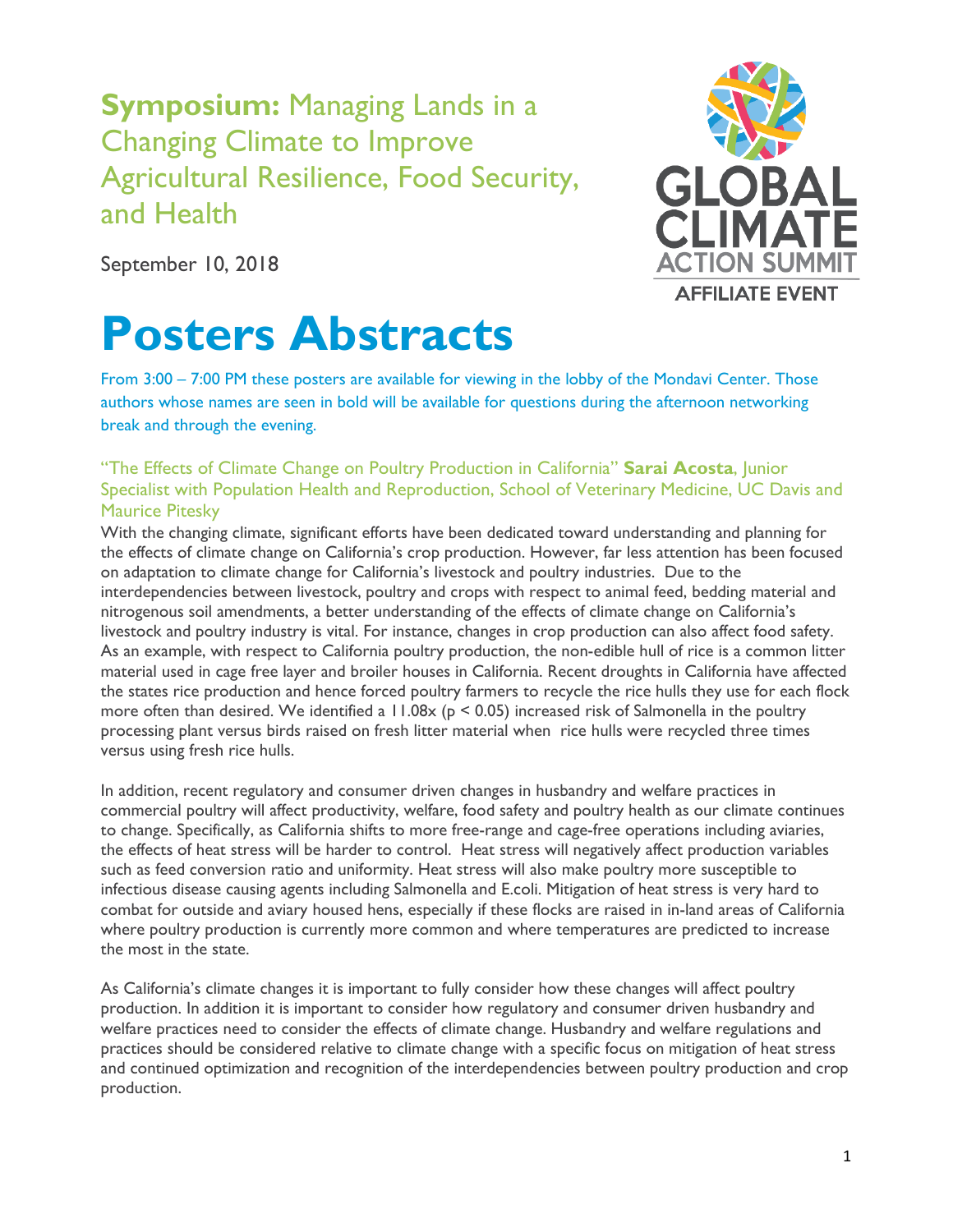#### "The Impact of Climate Change on Food Security in Northeastern Uganda" **Laura Atukunda**, School of Public Health, University of California Berkeley

Farmers in the Northeastern part of Uganda, in particular, the Karamoja and Teso region, rely heavily on subsistence farming for their food. Rainfall is essential in this process, and with weather patterns becoming increasingly unpredictable, these regions are particularly vulnerable to the impacts of climate change. In the past, communities in this region have experienced droughts that have led to severe food shortages. I will be investigating the impact droughts and irregular rainfall patterns have had on food security and other socioeconomic factors in the region. Being that agriculture is a major source of economic growth and food, climate change and variability will likely have a large effect on food availability, income, and overall quality of life in these areas.

#### "San Joaquin Land and Water Strategy: Exploring the Intersection of Land and Water Resources in California's San Joaquin Valley" **Justin Bodell**, California Conservation and Stewardship Program Manager, American Farmland Trust, and Serena Unger

The 25 million acres of farms and ranches in California are a critical component of the state's climate strategy. If properly protected and managed, our working lands can not only contribute to reductions in greenhouse gas emissions, but they can also capture and store atmospheric carbon. The co-benefits of this natural carbon sequestration are: higher water holding capacity and improved groundwater infiltration, soil health, increased productivity, and ecosystem resilience.

In July 2018, American Farmland Trust (AFT) released San Joaquin Land and Water Strategy: Exploring the Intersection of Land and Water Resources in California's San Joaquin Valley, the first study in California that assesses the resiliency of agriculture in relation to decreasing water availability, a changing climate, and urban growth. This report and the accompanying web-based interactive mapping tool will help planners, municipalities, and natural resource agencies support the agricultural community where it is most vulnerable.

Methods: The work was completed by analyzing the current distribution of quality agricultural land and water resources as well as the future impacts these resources face. Using the San Joaquin Valley Gateway, part of the Data Basin online mapping platform created by Conservation Biology Institute (CBI), as a baseline for current trends in water, agriculture, biodiversity, and energy, AFT and CBI created a spatial analysis reflecting how agricultural land and water resources intersect in the Valley.

Results/Conclusions: Our analysis shows that the highest-quality farmland with the most reliable water resources and the highest potential for carbon-beneficial farming is located mainly around cities, where the risk of development for non-farm uses is highest. While strides have been made by farmers to increase irrigation efficiency and improve groundwater infiltration, future water regulations and an uncertain water supply may reduce the amount of land under cultivation, effectively reducing the potential carbon sequestration benefits.

Our findings and the San Joaquin Valley Gateway (https://sjvp.databasin.org/) platform will be used as the foundation of American Farmland Trust's continued efforts to preserve the Valley's farmland and water resources. By utilizing the findings, AFT will work with local partners and willing landowners to expand innovative farming practices that conserve water and recharge groundwater supplies, utilization of agricultural conservation easements, and adoption of local policies that protect the Valley's farmland.

#### "Communicating the "state of the science" of key soil health practices in California" **Tom Tomich**, Director, Agricultural Sustainability Institute at UC Davis. UC Sustainable Agriculture Research and Education Program, and Kate Scow, Sonja Brodt, and Laura Crothers

Emerging movements – climate-smart agriculture, carbon farming, regenerative agriculture – share a common goal of pulling carbon out of the atmosphere and storing it in managed soils, potentially producing a wealth of benefits beyond atmospheric carbon reduction. But while there is hunger from farmers,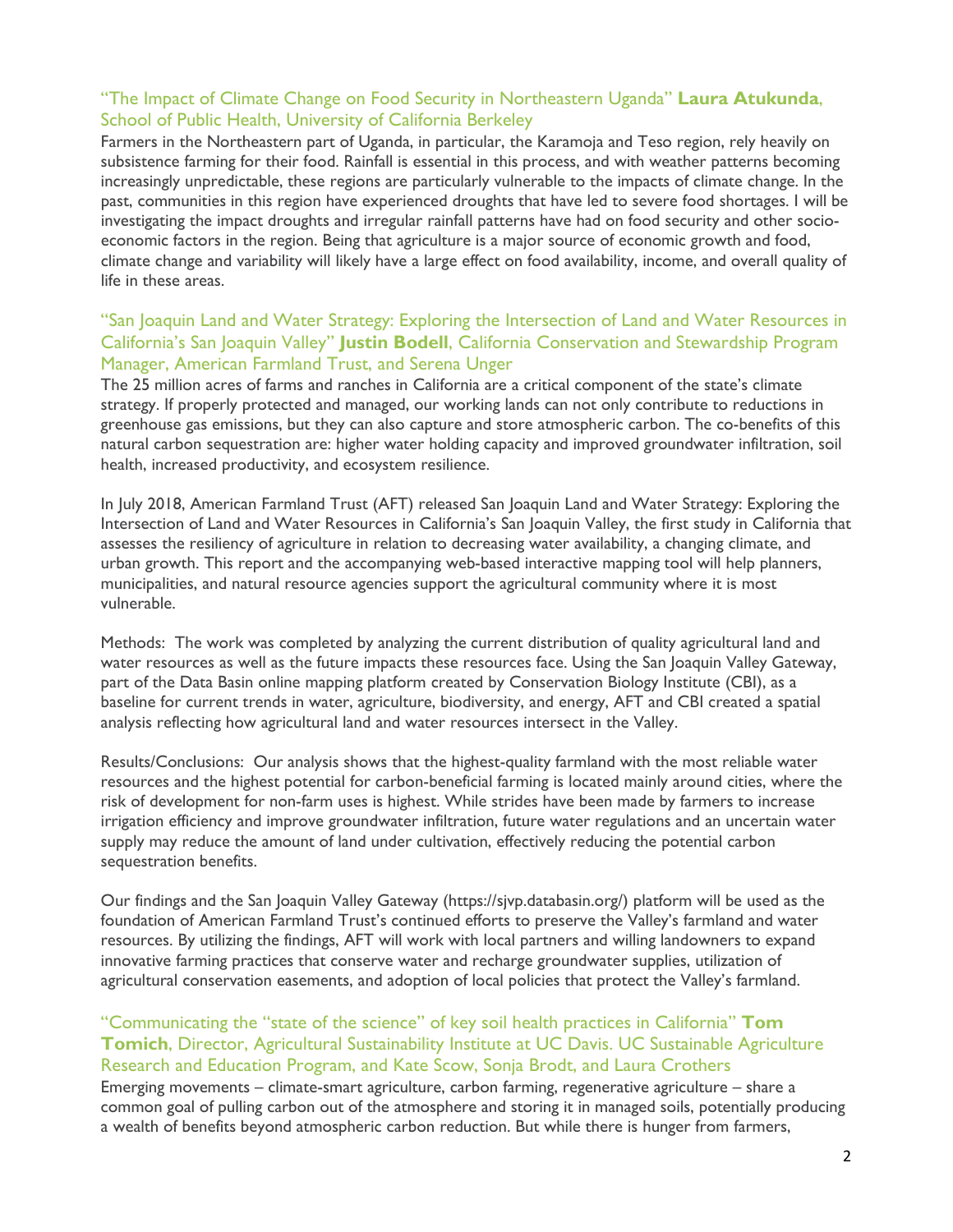ranchers, policymakers and the public for information on how to develop a climate-smart agricultural system in California, the research informing these practices is being communicated in piecemeal fashion.

The Agricultural Sustainability Institute (ASI) and our partners have conducted a rich body of research on key climate change topics, including the impact of fertilizer use on greenhouse gas emissions, the potential for perennial crops to serve as carbon sinks, and the value of soil-building practices for climate adaptation and mitigation. Through a climate-change-focused communications campaign, we are building on this body of work to move the conversation of agriculture's role in climate change forward by increasing public awareness and policymaker knowledge of the "state of the science" of soil health and how it relates to climate change.

Methods: This project assembles and shares credible research on specific climate-smart agricultural practices, including their effects on soil health, carbon sequestration, greenhouse gas emissions, and soil microbial communities. This research includes new discoveries from ASI's 25-year-and-counting Russell Ranch agricultural dataset and our research and educational materials from our 32-year-old statewide Sustainable Agriculture Research and Education Program. These results will be shared through media channels and other means, including white papers, fact sheets, web and social media, and hands-on demonstrations.

Conclusions: Stewardship practices on cropland and rangeland may hold potential in some contexts in mitigating climate change and creating a more resilient food sector. The potential of these "climate smart" stewardship practices needs to be assessed and communicated.

#### "Smart Solar Siting on Our Nation's Agricultural Lands" **Jimmy Daukus**, Senior Program Officer, American Farmland Trust

America needs more renewable energy—smart solar siting maximizes the potential for solar energy while minimizing the impact on our most productive farmland and resilient habitat. Many U.S. states have set ambitious goals for reducing greenhouse gas (GHG) emissions and significantly increasing the generation of renewable energy. This will require dramatic increases in solar and wind energy.

These efforts create important opportunities for farmers and landowners to reduce their energy expenses and earn new income, but also pose a real and urgent threat to farmland. Flat, open farm fields, often the most productive farmland, are highly desirable for solar siting. In many parts of the country, this new pressure compounds a severe "competition for land" between housing, food production, habitat and now renewable energy. However, new research in California and Colorado is documenting that regions can more than meet their ambitious solar energy goals on marginal and developed land without sacrificing its productive farmland and sensitive wildlife habitat. AFT's Smart Solar Siting efforts address these issues and provide resources for communities, organizations, landowners, and farmers to achieve the dual goals of expanding solar energy generation while protecting farmland. Working in partnership with state and local groups, AFT helps to:

- ѻ Map the most productive, versatile, resilient agricultural land leveraging new maps from AFT's Farms Under Threat initiative
- ѻ Identify marginal lands more suitable for solar siting and analyze potential supply to achieve renewable energy goals
- $\circ$  Develop best practices, policies, and case studies and create a clearinghouse of information
- ѻ Train and provide technical assistance to local communities, land trusts, and individuals
- ѻ Advocate for policies to support smart solar siting at state and local levels; and
- $\circ$  Communicate how smart solar siting can be a win-win for farmers, renewable energy, the public, and the environment.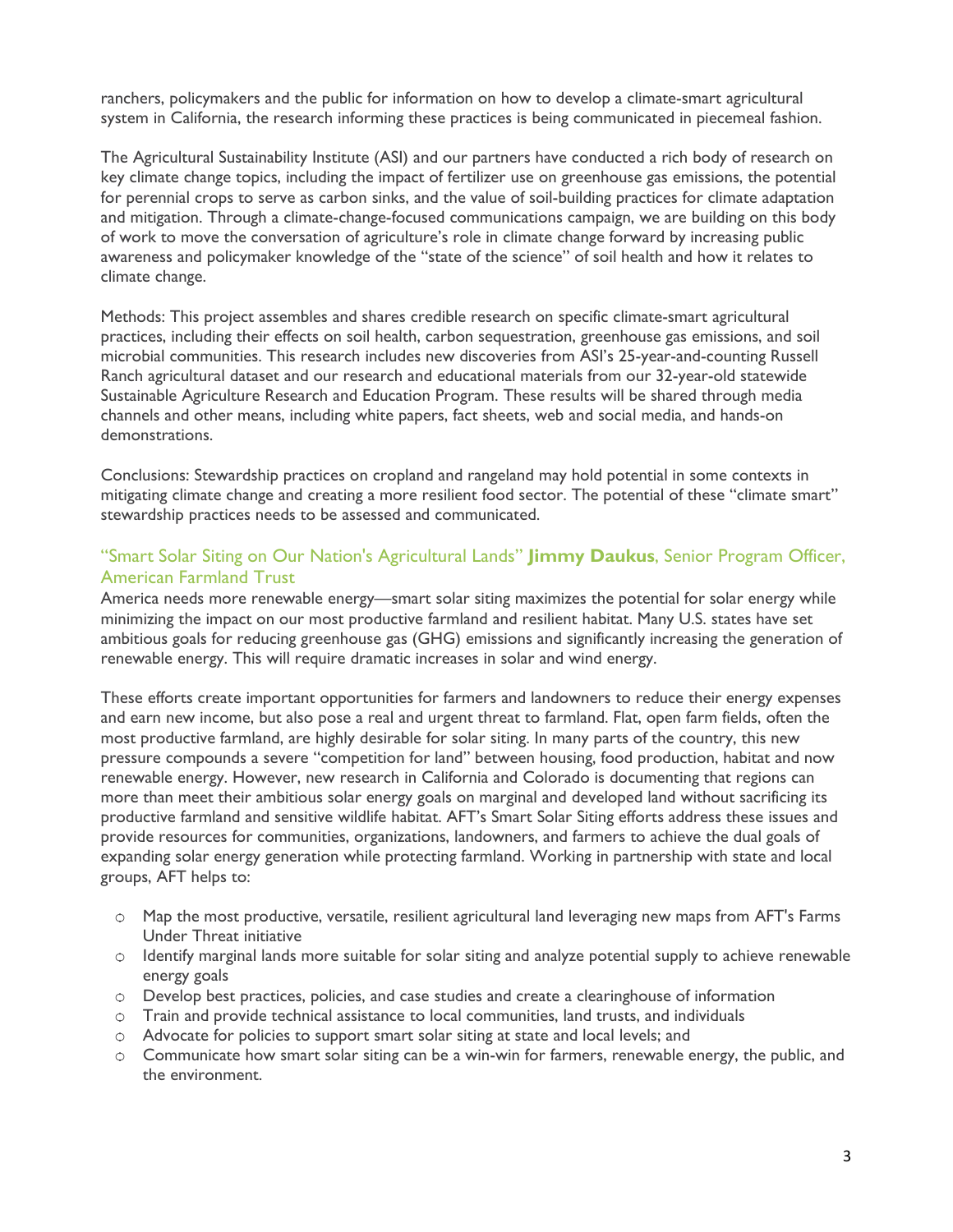#### "Conserving Agricultural Land to Protect the Climate: The Role of Agricultural Conservation Easements in California" **Matt Dunnahoe**, Environmental Planner: GIS and Conservation Easement Monitoring, California Department of Conservation, and Shanna Atherton

Aims and results: The Sustainable Agricultural Lands Conservation Program (SALC Program) provides grant funding for conservation of agricultural land at risk of conversion to other uses. Prioritization is focused on lands in agricultural use at the highest risk of conversion in close proximity to growing communities. This poster aims to convey the progress in conserving land through agricultural conservation easements throughout the state. The map features progress over three rounds of funding and the distribution of easement projects by county with the important farmland categories. The content highlights easements as one component of a broad strategy to foster a more resilient agricultural sector. Annual SALC Program funding has increased and has been consistently oversubscribed. The Sustainable Agricultural Lands Conservation (SALC) Program complements investments made in urban areas though the purchase of agricultural conservation easements, preparation of agricultural land strategy plans and other mechanisms that result in Greenhouse Gas (GHG) reductions.

The SALC program makes investments in agricultural land conservation with revenue from the California Climate Investment (CCI) fund allocated to projects that reduce greenhouse gas emissions while providing additional benefits to California communities. CCI funds are derived from quarterly cap-and-trade auction proceeds administered by the California Air Resources Board. The Department of Conservation, Division of Land Resource Protection, works in cooperation with the Natural Resources Agency and the Strategic Growth Council to implement the program.

#### "A Flexible Approach to Planetary Health Education in Africa" **Marie Pelagie Elimbi Moudio**, ISA Planetary Health Ambassador, University of California Berkeley

The growing population in many African countries, coupled with the climatic and environmental changes, calls for building a generation of environmentally conscious African innovators. One key solution to this challenge could involve incorporating planetary health and sustainable design thinking incorporated in primary and secondary education curriculums.

The current educational structure in most African countries does not accommodate the insertion of new and complex learning topics such as planetary health. As such, the goal of this project is to develop short applied learning modules that provide targeted knowledge and skills in sustainability related challenges with an underlying focus of planetary health and an understanding of the earth as a connected system in which human activities affect animal and environmental systems. These 1-3 day long courses will provide more planetary health focused learning options for students. The length of these courses is chosen intentionally for easy knowledge transfer and training of future instructors and will supplement targeted gaps in educational system on the continent. At the end of each module, students will work in small teams on an idea of their design to practice the skills that they have received.

The first part of this study involves surveying educators, students and parents from African countries so as to extract information about the gaps in their various educational system on the continent. This will be done using online surveys and in person interviews with explicitly pre-defined groups. A list of country specific topics will be catalogued and used in the future to develop targeted and socially germane planetary health learning modules. In the future, these topics will be developed into learning modules with the participation of educators and students from specific countries. A free online knowledge channel will be created to store and share these learning modules.

"Comparison of the effects of two-stage drying and conventional drying in walnut quality" **Lucía Félix-Palomares**, Graduate Student, Biological and Agricultural Engineering, University of California, Davis and California Walnut Board and Commission and Irwin R. Donis- González Walnuts (Var. Chandler) dried using a newly proposed two-stage drying process (Treatment-1), were compared to the conventional drying process (Treatment-2). This was pursued, as conventional drying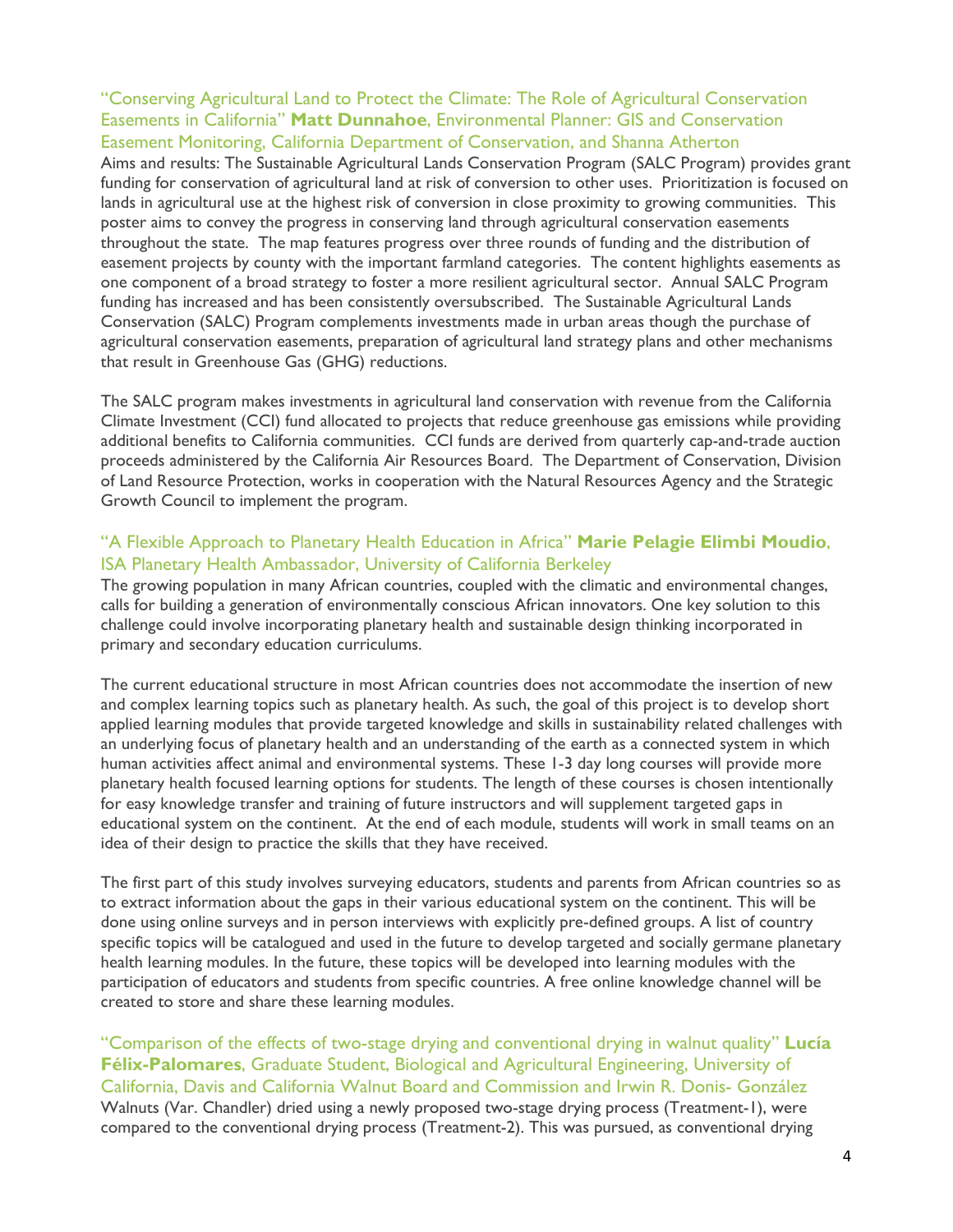causes walnut over-drying, non-uniform moisture content (MC) distribution, negatively affects quality, and is energy intensive.

Method: Walnut samples were randomly collected from one grower over the 2016-harvesting season. For Treatment-1, 36 samples were dried in a conventional bin dryer with heated air (43°C/48-h) to ~8% MC. For Treatment-2, 36 samples were dried in a conventional bin dryer with heated air (43°C/12-h) to ~12% MC, and continued to be dried for 48-h with unheated ambient air (8-20°C/53-93% relative humidity) in a prototype dryer to ~8% MC. After dried, samples were stored at 10°C and analyzed in triplicate for MC, water activity (aw), force to crack shell and visual subjective quality. Differences between treatments were compared using Multivariate Analysis of Variance.

Results: Levels for MC and aw were significantly higher (P<0.05) in the two-stage drying system  $(MC=8\pm1.2\%$ , aw= 0.7 $\pm$ 0.1) compared to conventional drying  $(MC=7\pm1.5\%$ , aw= 0.5 $\pm$ 0.1), but close to appropriate levels to maintain optimal quality and safety (≤8% MC, ≤0.7 aw). There was no significant difference between treatments regarding the required force to crack sample shells (Treatment-1=113±16 N  $s^{-1}$ , Treatment-2=113±20 N  $s^{-1}$ ), (P<0.05). Walnut visual subjective quality dried by Treatment-1 was significantly higher  $(7.1 \pm 1.1)$  quality index) (P<0.05) than quality of walnuts using Treatment-2 (6.5 $\pm$ 0.8 quality index). Two-stage drying (Treatment-1) yielded walnuts with similar required force to crack, and higher visual quality than conventional drying (Treatment-2), representing advantages to walnut growers. Further improvements will be pursued to obtain walnuts with MC and aw levels below, but close to the acceptable level.

Significance: This project could yield a commercially feasible drying system that can reduce energy use, increase drying capacity and improve product quality, enhancing the competitiveness of dried food producers.

"Building a sustainable future through land stewardship networks and regenerative agriculture practices on ranches in the Sacramento and San Joaquin Valleys" **Elizabeth L. Porzig,** Senior Ecologist, Point Blue Conservation Science, and Kelly Garbach, Breanna Owens, Carrie A. Wendt, Alicia Herrera, Bonnie Eyestone, Nathan Reese, Katie Guntly, Corey Shake, Bree Schnelle, Tiffany Russell, Suzie Winquist, Alissa Fogg, Katharine Howard, Kyle Marsh, Luke Petersen, Kelly Weintraub, **,** Wendell Gilgert, and Geoffrey R. Geupel

We integrate scientific research and technical assistance to catalyze regional land stewardship networks among ranchers and conservation professionals in the San Joaquin and Sacramento Valleys. This applied science approach engages ranchers using a "partner biologist" model (jointly hired between the USDA Natural Resource Conservation Service, Point Blue Conservation Science) in eight counties below the state and federal poverty level, with some of the largest CalEnviroScreen underrepresented communities in the region. These agricultural communities are vulnerable to the negative effects of multiple air, water, and soil pollutants, including nitrogen runoff from fertilizers, pesticides, carbon dioxide and greenhouse gases. Ranchers are uniquely positioned to drive positive, place-based improvements in soil, air, plant, water, and wildlife habitat resources by implementing regenerative agriculture practices, such as prescribed grazing. The resulting ecosystem services of clean air, water, and healthy soil—provided by rangelands with regenerative agriculture practices—can support thriving wildlife populations as well as human health and livelihoods.

Nevertheless, there is considerable debate surrounding how to best make technical assistance accessible and scalable with respect to promoting regenerative agriculture practices, which has often resulted in barriers to adoption, especially in underrepresented, rural ranching communities. This applied scientific research bridges this critical gap in three ways, by: 1) developing a handbook to train partner biologists to engage with ranchers and ranching enterprises; 2) creating technology partnerships to present real-time data on relationships between grazing management and ecological outcomes for soil carbon; and 3) hosting workshops for ranchers, ranching enterprises, and specialists that provide technical assistance in the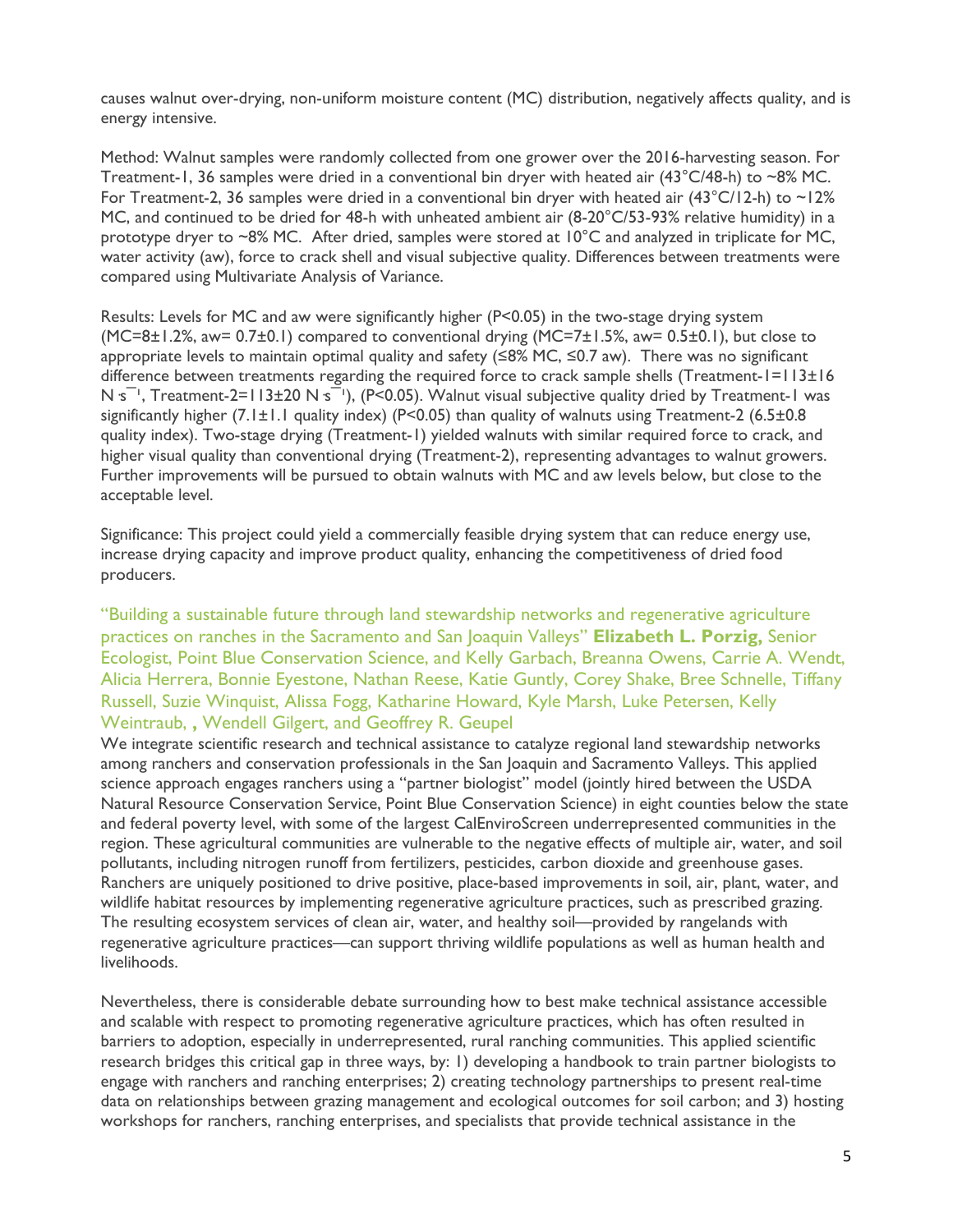ranching community. The outcomes and feedback from these three activities has prompted the next step of designing a free, open-source, web-based information clearinghouse for land stewardship and conservation in the Sacramento and San Joaquin Valleys.

#### "Developing resilience to climatic changes in traditional Egyptian agricultural systems" **Sara Habiba**, International Student Ambassador Program- UC Global Health institute + UC- Berkeley

Aims: The impacts of climate change on Egypt are expected to be catastrophic. A projected 1 meter sealevel rise may lead to the loss of a quarter of the Nile delta, the most fertile land that accounts for two thirds of Egypt's agriculture. Agriculture is a major contributor to the Egyptian economy; accounting for over 25% of all the jobs. However, the farming is dominated by small farms that use outdated techniques and not in compliance with internationally recognized standards.

Many agricultural practices severely threaten natural habitats and biodiversity and compromise the wellbeing of humans, animals, and plants. The objective of this study is to evaluate current national and international efforts for sustainable agriculture in Egypt. The goal is to identify the challenges coupled with successful approaches in engaging farmers to implement changes that improve farming practices in resilience to climate change.

#### Methods:

- 1) Review of scientific literature and publicly available data sources coupled with a review of institutional and international agriculture- related projects in Egypt that evaluate sustainability and resilience to climate change.
- 2) Analyze the findings and elucidate roadblocks to implementation of sustainable practices.
- 3) Funding to develop a questionnaire and administer to a sampling of farmers in the Nile Delta region will be sought to further evaluate problems in achieving sustainable farming practices in response to climatic impacts in the region.

Conclusion: Given the growing population with an increasing food-demand and water insecurity, many national efforts and international investments are targeting sustainable agriculture and reserving biodiversity Egypt as mitigation and adaptation strategies for climate change. However, many of the on-farm mismanagement in the Nile Delta have risen from lack of public knowledge and farmer education. Adaptive capacity depends on many socio—economic factors. The success of institutional policies depends on effective approaches of engaging the farmers. Therefore, taking advantage of low cost, accessible and attractive information instruments can be highly recommended in changing the social norm and vision of the farmers on a broader scale.

#### "American Farmland Trust's Farmers Combat Climate Change Initiative" **Jimmy Daukus** and Kara Heckert, American Farmland Trust

Farmers and ranchers are critical in the fight against climate change. Protecting farmland and limiting sprawling development can curb one of the largest sources of carbon emissions: transportation. In addition, farmers and ranchers manage more than one billion acres of U.S. land, which can mitigate climate change by absorbing vast amounts of carbon and locking it in the soil. American Farmland Trust's National Farmers Combat Climate Change Initiative, which is deployed is several major agricultural regions in the country, consists of 3 major strategies:

- 1) Protect farmland and promote smart growth to reduce emissions
- 2) Provide technical resources to scale up the adoption of soil health practices and carbon farming
- 3) Build support among the farming community and advance policies by promoting good land stewardship practices and investment in climate smart agriculture.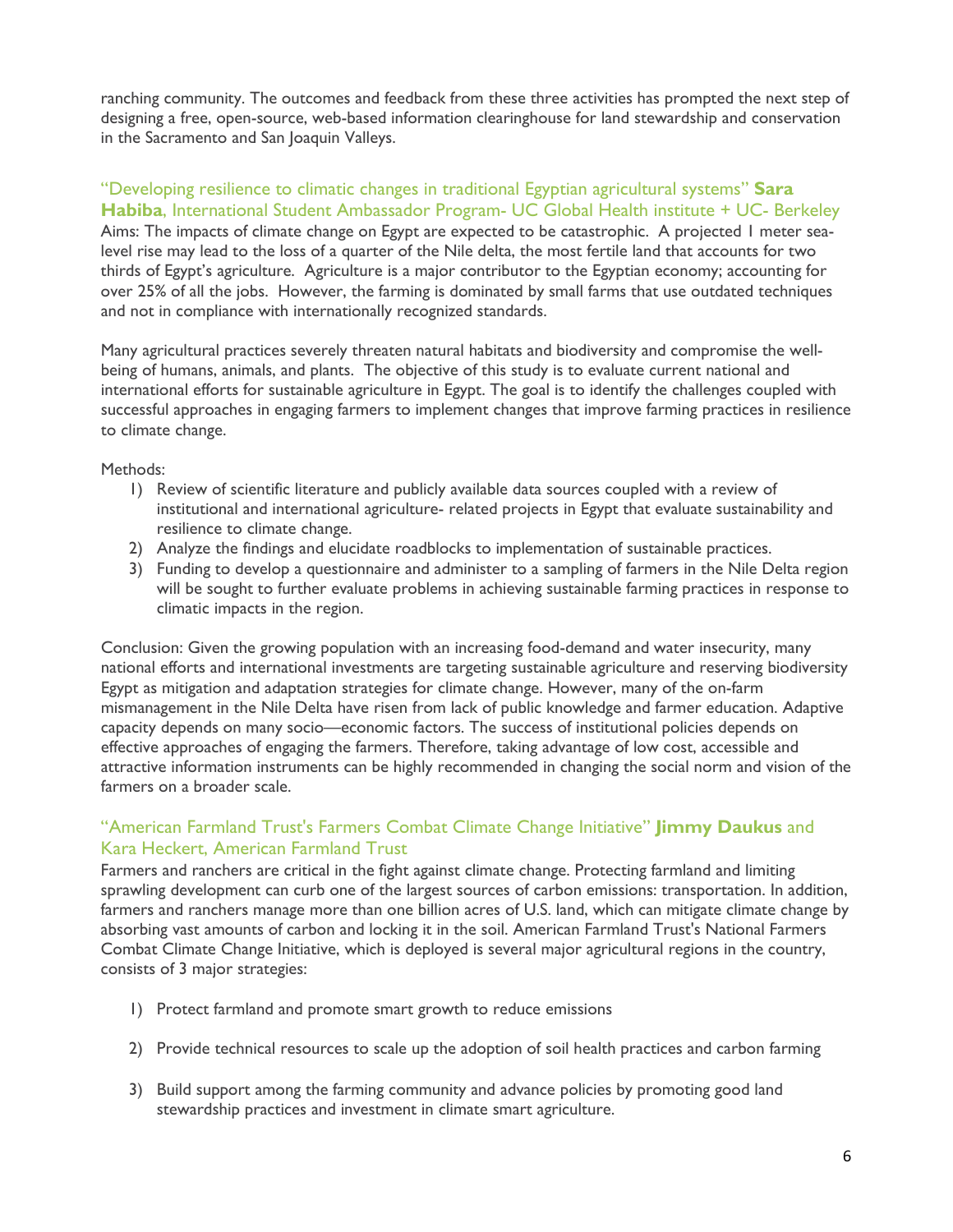"Understanding Resource Integration in Smallholder Systems of Indian Sunderbans for Achieving Long-Term Farm Sustainability in Climate-Challenged Conditions" **Rupak Goswami**, Sangita Patra and Purnabha Dasgupta, Integrated Rural Development and Management Faculty Centre, Ramakrishna Mission Vivekananda Educational and Research Institute, West Bengal, India and Somen Nandi, Department of Chemical Engineering & Global HealthShare® Initiative, University of California, Davis, CA, USA"

Smallholder farms in Indian Sunderbans are characterized by resource-poor conditions, vulnerability against biotic and abiotic stresses, climatic variability and structural constraints. Since this ecologically challenged region is predominantly operated by smallholders and the prevalence of poverty is also high among them, investment in these small farms warrants inclusive growth, reduced vulnerability of farm families and rapid reduction in poverty. Sustainable intensification in smallholder system, in the context of rapidly changing climate, is thought to be a powerful and pragmatic solution to this challenge. Farmers of these regions have developed diverse resource integration strategies, often in the forms of integrated farming systems, to combat the vulnerabilities caused by climatic variations. This has especially increased abruptly after the incidence of cyclonic storm Aila that hit Sunderbans in 2009. Understanding the structure of such changed resource integrations and relating them to diverse sustainability outcomes of small farms can answer the fundamental questions such as, which resource integration works best in smallholder systems, in terms of which sustainability parameter(s) and for whom.

We propose a methodological outline to explain these compelling questions. We conceptualize farm resource integration as a network of farm components and propose to compute their whole network and node properties. We also propose a theoretical framework to assess farm sustainability in Indian Sunderbans that envisages social, economic, environmental and vulnerability dimensions of sustainability. Then, we aim to relate the network properties of the farms with their sustainability parameters for different farm types identified by multivariate statistics. This will help us identify the nature of intervention (resource integration) that works best for a given group of farms and will logically lead to informed technological interventions in climate-challenged areas.

#### "Anchors in Resilient Communities: Market Transformation in Northern California" **Lucia Sayre**, Western Regional Director, Healthy Food in Health Care Program, Health Care Without Harm and Lauren Poor and Tara Marchant

Anchors in Resilient Communities (ARC) is a multi-stakeholder initiative that began in 2015 with a commitment to address social determinants of health by leveraging the assets and capacities of Bay Area anchor institutions and community-based partners. ARC seeks to redirect the values, principles, and practices of anchor institutions toward investment in the regional economy. The desired result is expansion of community wealth and ownership, improved health outcomes, and strengthened capacity within low to moderate-income communities of color to be resilient in the face of climate and economic disruption. ARC is co-coordinated by Emerald Cities Collaborative and Health Care Without Harm, with representatives from Bay Area anchor institutions in the health and education sectors including Kaiser Permanente, Dignity Health and UCSF, non-profit organizations, lenders, foundations, community leaders, and government.

Methods and Results: In 2016, ARC conducted an assessment of anchor demands for products and services and community capacities that could "ramp up" to meet those demands. The assessment led to recommended opportunities to advance ARC's goals including social enterprises in local and sustainable food, clean energy, and green business. The assessment found that anchor institutions in the East Bay collectively procure goods and services totaling \$6.8 billion per year. FoodService Partners (business providing meals for large healthcare facilities) is building a state-of-the-art Food Production Center in Richmond, CA through their wholly owned subsidiary company, MyCultiver. FoodService Partners shares common goals with ARC stakeholders to strengthen the local economy and build a regional food system.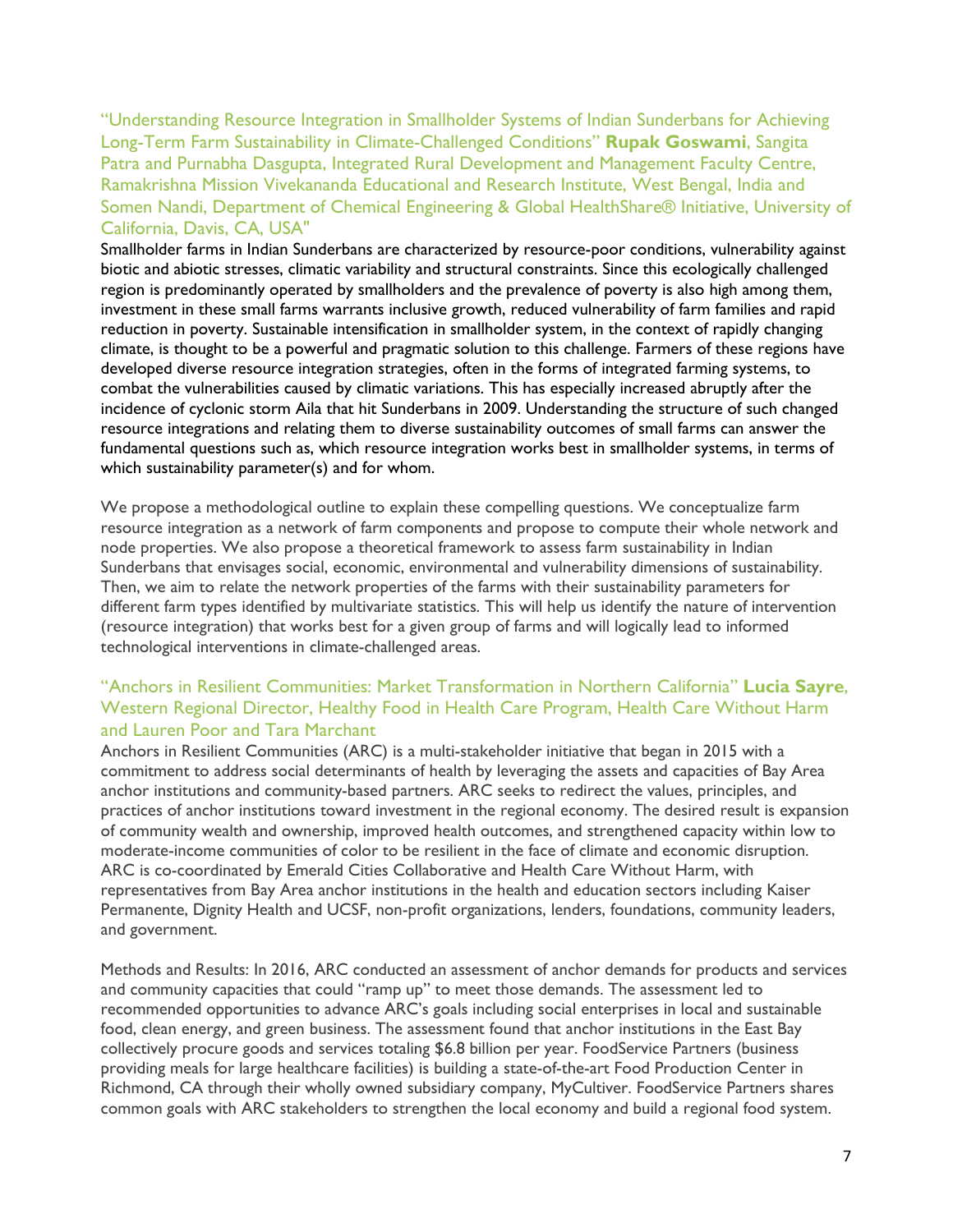ARC's role in building a robust Northern California food system is to identify, aggregate and coordinate the purchasing power, assets and capacity-building needs of regional stakeholders. This will foster:

- ѻ a stronger supply chain ecosystem of locally-owned community enterprises supporting economic development for residents,
- ѻ sustainable food production helping mitigate climate change effects and improve healthy food access and,
- $\circ$  growth for aggregators/processors to meet growing demand within area institutions for healthy, sustainable and local foods.

The poster highlights the: origin of ARC; assessment of demand and capacity; regional food systems project (values-focused business, mapping the foodshed, regional workforce assessment); evaluation (logic model, partnership evaluation, dashboard measuring staffing and supply chain impact); and lessons learned.

#### "Sowing the seeds: Farmland conservation for a general audience" **Bruce Gwynne**, Senior Environmental Scientist, California Department of Conservation, and Julia Goolsby, Graduate Fellow

At the Division of Land Resource Protection (DLRP), we protect farmland. To do so, we must find ways to communicate our sometimes complicated ideas, because our actions are part of a larger system that works to prevent impacts from development, climate change, and other threats to agricultural land. Clear and directed communication creates a common understanding between our team and collaborators. That understanding is the foundation for innovation and resilience.

The aim of this poster is to present highlights from our investigation into science communication, such as a large infographic. At the poster session, we will explain our methods of determining audiences, language, and design. The poster is grounded in real examples from the DLRP, which also comprise the results section of this poster. Furthermore, we will discuss our conclusions from our investigation, including the reasons why general audience outreach is important for an organization like the DLRP, and how our outreach methods might be more equitable.

#### "Promoting Soil Health and Fertility Management Innovations: Barriers, Motivations, and Enabling Conditions" **Joanna Ory**, Postdoctoral Fellow, UC Berkeley Department of Environment, Society, Policy and Management (ESPM) and Alastair Iles, PhD. Associate Professor, UC Berkeley Department ESPM, Claire Kremen, PhD. Professor, UC Berkeley Department ESPM; Tim Bowles, PhD. Assistant Professor, UC Berkeley Department of ESPM

The overall goal of the project is to increase the adoption of best management practices for soil health management in California. To achieve this goal, our objectives are to identify barriers, motivations, and enabling conditions that affect the ability of California farmers and ranchers to implement soil health management practices, including those practices that sequester carbon and have the potential to impact climate change. In particular, we will look at barriers to cover cropping, use of compost, reduced tillage, and diversified crop rotation.

The poster will present the findings from a Summer 2018 statewide survey of University of California Cooperative Extension Specialists (UCCE), county-level Resource Conservation District (RCD) advisers, and Natural Resource Conservation Service (NRCS) personnel about what trainings they offer, their perspectives on discussing climate change with farmers, and which farmer innovations they see as most valuable regarding soil health. Preliminary data analysis shows that 50% of respondents discuss climate change with the farmers they work with, with many citing that carbon is a key component to soil health and something that all growers can do to address climate change. Those respondents that do not discuss climate change cite unreceptive growers in the areas they work as the main reason it is not part of the conversation related to soil health. The agricultural professionals rated cover cropping and rotational grazing as the most important practices for building soil health. The survey also showed that the most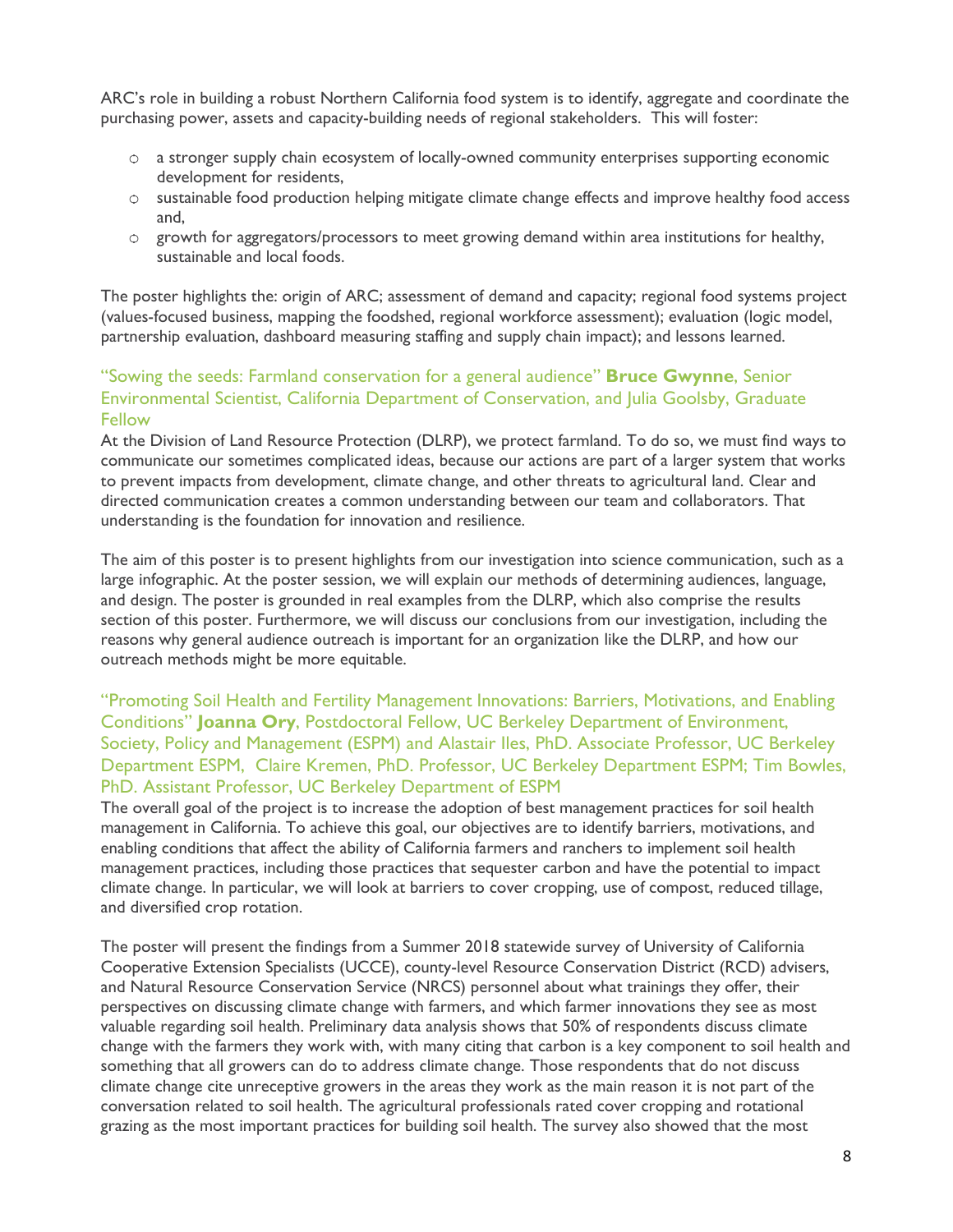important barriers to adoption include low or uncertain profits for growers, high costs of maintenance, and high short-term costs of adoption. The poster will also include policy recommendations with specific recommendations for overcoming barriers for best management practices for long-term soil health and climate change.

#### "Investigating the effects of drought-resistant Makoni tea bush leaves extracts on Staphylococcus aureus" **Ashley Jean Sango**, University of California Global Health Institute Planetary Health Center International Student Ambassador

Nosocomial bacteria are a class of bacteria which thrive in hospital settings, being found on floors and equipment, causing hospital acquired infections. The bacteria can enter the body through open or broken skin, resulting in increased morbidity in immune compromised patients, and can be fatal for intensive-care patients.

Leaves of the drought resistant Fadogia ancylantha (Makoni tea) grown in the Eastern Highlands of Zimbabwe have been shown to exhibit antimicrobial properties in previous studies. As a bush indigenous to Southern Africa region, including Zimbabwe, it is readily accessible and could potentially be grown commercially to benefit the environment and the economy. The objective is to extract phytochemicals from the leaves of Makoni tea and to determine the antibacterial activity of the phytochemicals on S. aureus.

Using antimicrobial sensitivity tests namely: agar-disk diffusion and broth microdilution, I will investigate the effect of the Makoni Tea leaf extracts on S. aureus, and the extent of antibacterial activity is analyzed. If Makoni tea leaves exhibit antibacterial activity against S. aureus, and further research defines other bacteria or ailments it can act against, the combined health and economic benefits of the drought resistant bush can reduce deforestation rates in places beyond where it is indigenous, whilst simultaneously lowering the cost of healthcare for people who cannot financially access drugs.

#### "Resilient Greens: Nutrition, Toxicology, and Availability of Edible Weeds in the East Bay" **Daphne Miller**, School of Public Health, University of California Berkeley, and Philip B. Stark, Thomas J. Carlson, and Kristen Rasmussende Vasquez

Foraged leafy greens are consumed around the globe, including in urban areas, and may play a larger role when food is scarce. Due to evolutionary selection, edible weeds thrive in places where humans disrupt the soil and they are more tolerant of environmental extremes than most commercial crops. Climate change may select for weeds and for herbicide-resistant weeds. It is thus important to assess the safety and nutritional value of wild greens foraged in urban environments.

Methods: Field observations, soil tests, and nutritional and toxicology tests on plant tissue were conducted for three sites, each roughly 9 square blocks, in disadvantaged neighborhoods in the East San Francisco Bay Area in 2014–2015. The sites included mixed-use areas and areas with high vehicle traffic.

Results: Edible wild greens were abundant, even during record droughts. Soil at some survey sites had elevated concentrations of lead and cadmium, but tissue tests suggest that rinsed greens are safe to eat. Daily consumption of standard servings comprise less than the EPA reference doses of lead, cadmium, and other heavy metals. Pesticides, glyphosate, and PCBs were below detection limits. The nutrient density of 6 abundant species compared favorably to that of the most nutritious domesticated leafy greens.

Conclusions: Wild edible greens harvested in industrial, mixed-use, and high-traffic urban areas in the San Francisco East Bay area are abundant and highly nutritious. Even grown in soils with elevated levels of heavy metals, many species are safe to eat after they have been rinsed in cold water. They could contribute to nutrition, food security, and sustainability in urban ecosystems in a changing climate.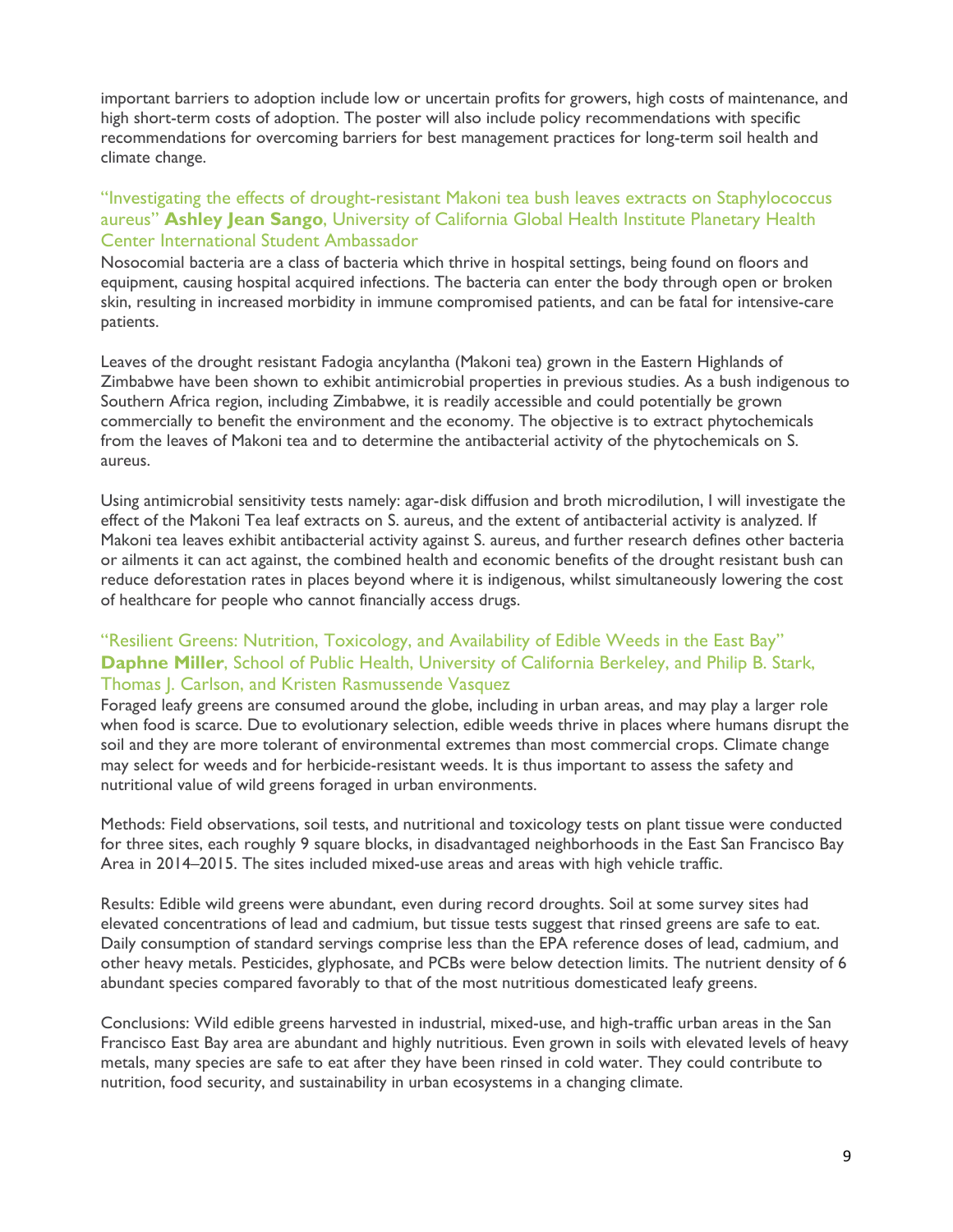#### "Quantifying impacts of developments in a changing climate: Case study of Botswana mines" **Mokganedi Tatlhego**, PhD Student, University of California Berkeley

Land cover and land use change that accompanies large scale economic developments in developing countries has raised debates on the health, sustainability and future of natural systems in these environments. In Botswana, mining remains the main source of national income and with the recent growth of the mining industry, and a desperate need for sustainable intensification, quantifiable assessments of environmental impacts are essential for future land management and decision making. Although previous studies have demonstrated trends of effects of mining with age and intensity, it remains unclear how we can quantify contribution of mining to environmental health in the face of a combination of climate change.

Aim: The aim of this investigation is to determine the impact of mining on the environment in a semi-arid region of Botswana, taking in consideration the existing changes brought by climate change.

Methods: I employ satellite imagery analyses to neighboring regions in Botswana, Damtshaa with an open pit diamond mine and subsistence farmers, and Mokoboxane with no mining and subsistence farming. Assuming similar, soil, natural vegetation and geological settings and topography, I determined land cover and land use changes before 10 years Damtshaa mine began until 10 years after it was fully functional, at five-year intervals.

Results: Under both scenarios the greatest change in vegetation was clearing due to constructions of buildings, roads or enclosures, leading to an increase in bare ground and reflective surfaces. A significant loss of vegetation and ecosystem services around mining region is due to a change from natural to built-up areas, while in the control region vegetation mostly changes from grasslands/forests to shrubs. The results of this investigation depict that the complexity of how land is employed in rural Botswana settings introduces a challenge of quantifying impact of climate change alone, or that of a certain land use type. Here a distinction of impacts of a combination of climate change, mining and mixed subsistence farming in Damtshaa is noticeable from that of a combination of mixed farming and climate change in Mokoboxane. Future work should introduce a region devoid of any anthropogenic land use, or a simulation of what one would be like.

#### "Urban agriculture, food security and health - A Case Study of Dar es Salaam, Tanzania" **Kwinoja Kapiteni**, MPH Candidate, University of California Berkeley and Baraka Kalangahe, Japhet Killewo, Sophia Papageorgiou, Paige Passano

Introduction: Dar es Salaam city - located along the coastal region of Tanzania - is experiencing rapid urbanization, with average annual population growth rate of 5%. The available resources are not sufficient to support the increasing demands, and therefore problems such as fresh water scarcity, water pollution and food insecurity have become chronic. Dar es Salaam is situated within coastal plains, which experience extreme flooding during the rainy seasons (March to May and October to December). The flooding and high salinity levels of the soil render the city unsuitable for intensive agriculture. However, to meet food demands of the growing population, urban agriculture is becoming increasingly popular. Although urban farming is a promising strategy to improve food security and nutrition, the practices and techniques currently utilized are unsustainable and potentially damaging to the environment and human health.

Aims: The two aims of this study are 1) To discuss the effects of rapid urbanization on food security and environment of Dar es Salaam region 2) To describe the impact of current urban farming practices on coastal environment and health of Dar es Salaam residents

Methods: The study will utilize a mixed methods approach. Urban farmers in the city will be identified and selected through their Savings and Credit Cooperatives. Surveys, focus groups discussions and in-depth interviews will be administered to gather information on farming practices such as land use, sources of water, fertilizer/manure application, level & frequency of production, and crops diversity. Food security and health data will be obtained from the Dar es Salaam Health and Demographic Surveillance System Database.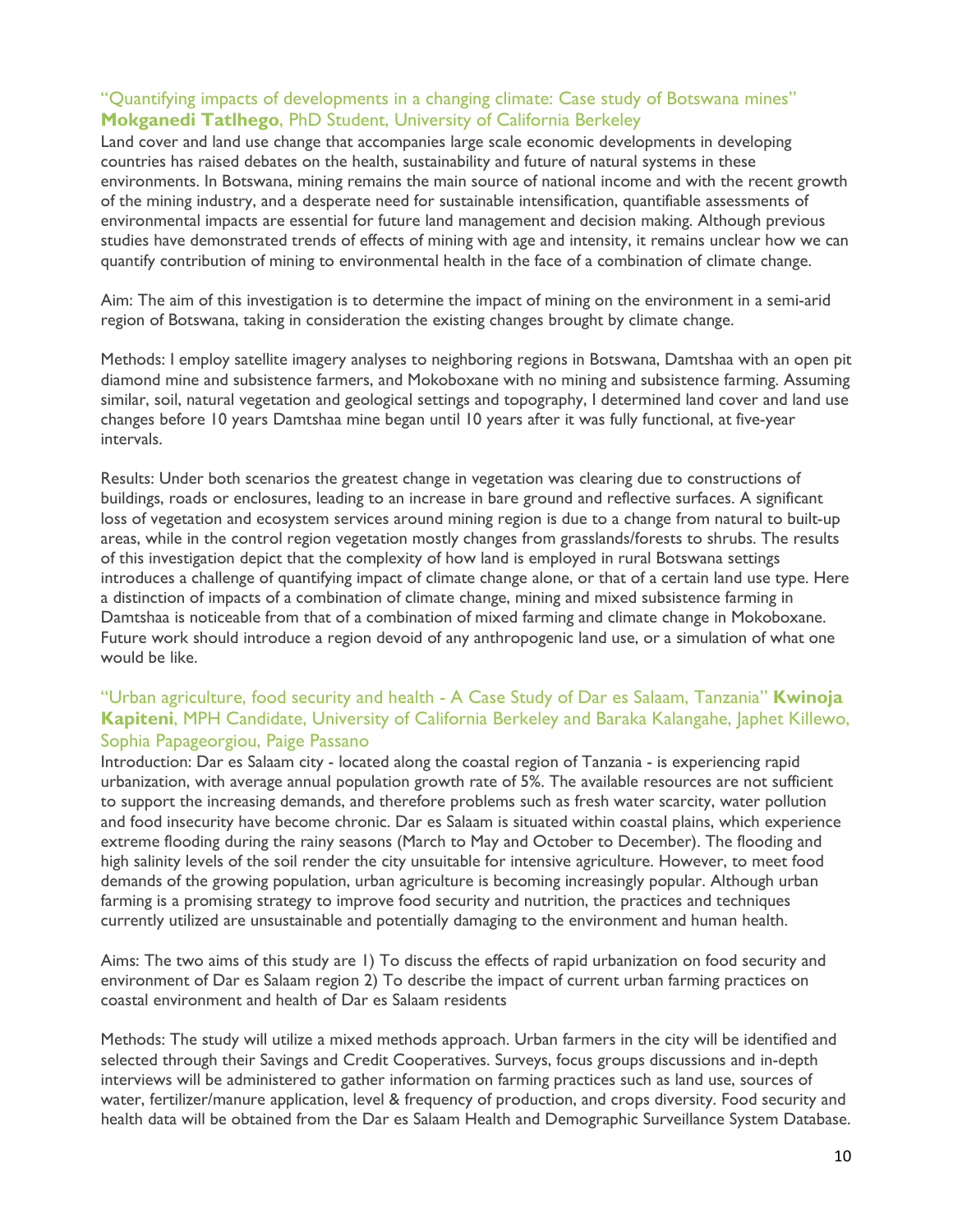Conclusion: Use the gathered data to propose sustainable urban farming practices and recommendations for managing urbanization

#### "Effects of dormant drought stress on Prunis dulcis bloom; or, what if it doesn't rain in the winter? **Michael Rawls**, Masters student, Department of Plant Sciences, Horticulture and Agronomy graduate group, UC Davis, and Kenneth Shackel and Jiong Fei

Little is known about the effects of dormant drought stress in tree crops. With the recent California droughts extending through winter dormancy the need to investigate this in order to be prepared has become apparent. If irrigation during dormancy is found to be unnecessary, water could be saved, and if irrigation if found to be beneficial, yield could be increased. Almonds are a major crop in California where about 80% of the world's almonds are produced and research there has provided substantial knowledge about the effects of drought stress on almonds during the growing season. Extending the research into the dormant period would allow for a more complete understanding of drought effects in almond production in order to improve irrigation management and increase water use efficiency "crop per drop". Due to rainfall, winter drought stress experiments in the field can be an unreliable. Therefore a potted tree experiment was undertaken. Four year old Nonpareil Almond trees (Prunis dulcis) were subjected to six different treatments (n=5) of two drought stress levels, medium and high, and three durations, along with an unstressed control group (n=5). Drought stress was quantified using stem water potential (SWP) measurements on one year old twigs. Because winter transpiration is very low, a cover crop was grown in the pots to ensure a drought stress was established, then when the desired drought stress level was achieved, the cover crop was cut and a covered structure was used to maintain the stress by excluding precipitation. Levels of SWP were around -3 bars for the controls, -10 bars for the medium, and -20 bars for the high stress.

Two years of data indicate that dormant drought stress can cause a delay in bloom. A range of one month in first bloom dates was observed and were statistically significant (p<0.0001) with the level and duration of drought stress. However, leaf out dates were not affected. These results potentially have large implications for orchard management practices and will be studied further.

### "Resource Conservation District Carbon Farming as part of the solution" **Kristen Murphy**, Project Coordinator, CA Association of Resource Conservation Districts

Aims: To educate and promote carbon farming; to widen partner and producer network

The Resource Conservation Districts (RCDs) in the State of California help address pressing statewide issues like climate change, reducing the impact of the drought, protecting water, creating habitat for fish and wildlife, restoring critical habitat for endangered and threatened species, reducing the risk of catastrophic fire, and improving soil health on natural and working lands. RCDs get conservation done on the ground and are dedicated to being an active part of the solution. Carbon Farming (CF) involves implementing practices known to improve the rate at which CO2 is removed from the atmosphere and converted to plant material and/or soil organic matter. Carbon farming is successful when carbon sequestration resulting from enhanced land management and/or conservation practices exceed carbon emitting.

Methods: The Carbon Cycle Institute (CCI), working with Marin RCD and NRCS, has developed the process to develop Carbon Farm Plans, including planning and resource assessment approaches. A set of online tools (COMET) developed by researchers at Colorado State University and NRCS guides the process of developing a Carbon Farm Plan and allows the quantification of GHG benefits. Carbon Farm Plans (CFPs), begin with the CCI and RCDs working with a farmer or rancher to assess all the on-farm opportunities to reduce GHGs and sequester carbon, while enhancing climate change resiliency and wildlife habitat. Land management within this framework leads to enhanced rates of photosynthetic carbon capture through practices such as riparian restoration, hedgerows, and windbreaks that increase the provision of important ecosystem services including improved wildlife habitat and water, and thus increasing climate resilience in agricultural lands.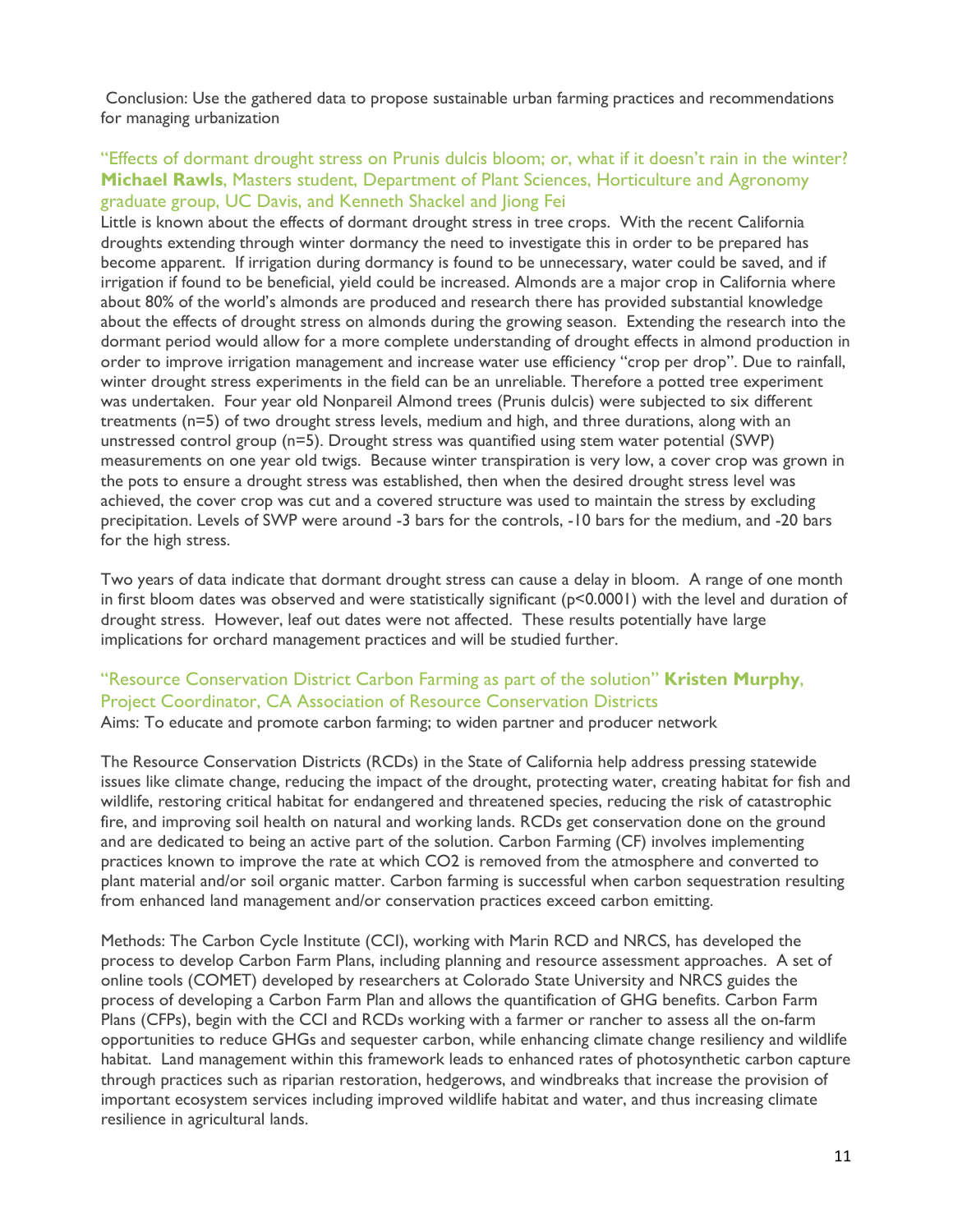Results/Conclusion: To date, 36 carbon plans have been completed, covering 34,855 acres in 10 counties across California. When these plans have funding to be implemented, these projects will sequester an average of 0.79 Mg CO2e per acre per year, totaling up to 330,425.4 Mg CO2e by 2030. The RCDs have just begun their outreach and are only at the beginning of broaching the full potential of carbon sequestration on natural and working lands across the State. Because the carbon farm planning process is broadly conceptual rather than prescriptive, we anticipate an iterative dialogue with growers and foresters that creates ongoing innovation and novel approaches to the process as we move forward with scaling the work.

#### "The Policy Enabling Environment for Climate Smart Agriculture: A Case Study of California" **Jessica Rudnick**, PhD Candidate, University of California Davis, Dept. of Environmental Science and Policy, and Josette Lewis

Climate smart agriculture (CSA) provides a framework for balancing multiple dimensions of agriculture and food systems in an era of climate change: agricultural contributions to global greenhouse gas (GHG) emissions, vulnerabilities to climate change impacts, and the relationship between agricultural productivity, incomes and food security. As the global climate agenda grows around CSA, the framing often searchers for "triple wins" – practices that can mitigate emissions, increase resilience or adaptation, and increase productivity; however, in many cases, there are necessary trade-offs among these three objectives. Thus, the challenges to implementing CSA lie in the prioritization or reconciliation among these three objectives and their translation into coherent policies across multiple sectors and agencies or ministries.

This paper describes California's adoption of CSA principles to illustrate how synergies and trade-offs are addressed in a policy framework that spans regulatory measures, incentive programs, research and technology development that is both climate specific and arising from other environmental and economic priorities. California's framework is anchored in a commitment to reduce GHG emissions by 40 percent of 1990 levels by 2030. With its Mediterranean climate, management of competition for scarce water resources also plays a strong role in the State's CSA strategy. Here we discuss how the policy framework has evolved and provide specific examples where agriculture has benefited and where it is constrained due to the balancing of CSA objectives.

This case serves to summarize the evolution of implemented CSA initiatives in one of most productive and well-resourced agricultural regions of the world, however lessons learned and strategies for continued work will be useful as transferable knowledge for many regions around the globe developing CSA policies and plans. California's participation in international efforts on climate change and agricultural innovation further highlights the importance of sharing the State's best practices and lessons learned in the process of integrating agriculture into its climate action framework.

#### "County-Level Economic Risk Assessment of California Wildfires on Livestock Production" **Kathleen O'Hara**, DVM, MPVM, Graduate Student, Center for Animal Disease Modeling and Surveillance, School of Veterinary Medicine, University of California, Davis, and Matthew Shapero, Rebecca Ozeran, Stephanie Larson, Sheila Barry, Josh Davy, Max Moritz, Luke Macaulay, Beatriz Martínez-López

Wildfire is a growing concern worldwide, as climate change is anticipated to increase wildfire frequency and intensity. California experiences thousands of wildfires each year, resulting in thousands of acres burned and millions of dollars of damage. The specific impact these fires have on the livestock industry has not been assessed. This economic risk assessment aimed to provide a county level assessment of the risk of fire, the risk of cattle farms being affected by fire, and the expected losses in burned acreage and dollar damage if a fire were to occur. Probability of at least one fire, and probability of at least one cattle farm being impacted by a fire, were calculated based on historic incidence of fire, and fire overlap with known cattle farm locations from 2008-2016. The range of acres burned and dollar damage in each county were modeled using Pert distributions of historic fire data. These data were then used to perform a serial rank-